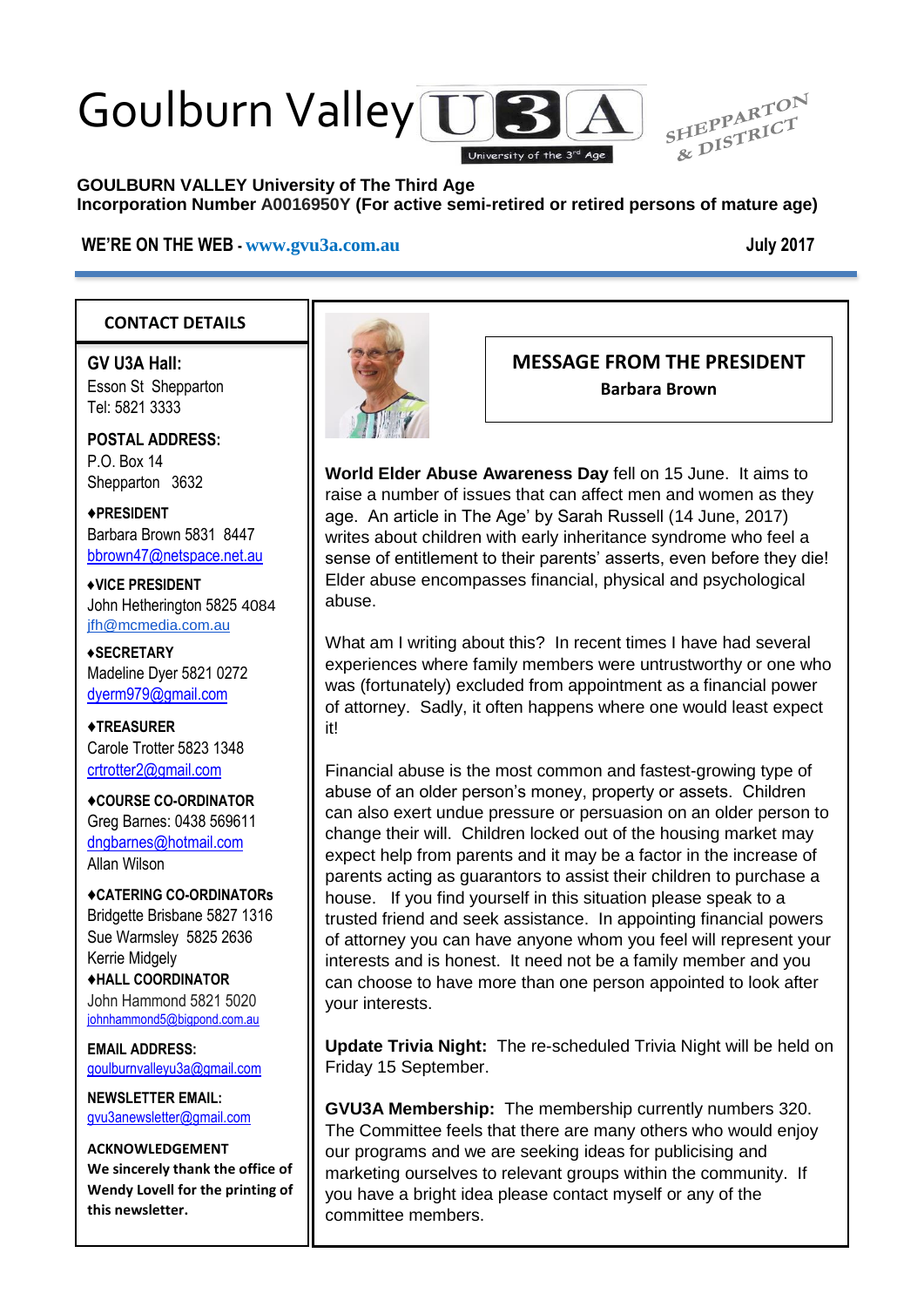#### **Visit To Islamic Museum Cancelled**

The visit to the Islamic Museum on Friday 30 June is cancelled due to insufficient numbers. Those who have paid will have their money refunded. We will reschedule the visit later in the year.

**Noticeboard:** There is a great deal of interesting material that arrives in U3A's letter box each month from research students seeking older people to participate in research projects to events, forums and local celebrations. Our Secretary, Madeline puts these up on the board closest to the toilets. Have a look next time you are at U3A. You might find something interesting!

#### **Fairley SUPA IGA Community Rewards Program:**

We hope more members who shop at IGA will join the Rewards Program (if they haven't already) and ask for the reward points to go to the GVU3A. Café meals or drinks are included and any other purchases within the store. No matter how little or big the points add up to a donation to GVU3A of several hundreds of dollars each year. Ask about the Rewards Program at the checkout.

**Tables:** The non-folding table that were for sale are no longer for sale. The tables are used by some of the Courses and at times all tables are required when large numbers attend events at U3A. Apologies to those who were interested in purchasing the tables.

**Social Mornings Set-up:** On the Monday afternoon before Social Mornings members set up the room ready for Tuesday morning. The Catering Committee has requested and would appreciate if the urns could be ¾ filled Monday afternoon.

**Newsletter:** The distribution of the printed newsletters into the boxes is going well according to those who do the sorting. Thank you all for your co-operation in picking up your newsletters leaving just a few to be posted out.

**July Social Morning:** The Speaker for next month is yet to be confirmed but expect that one of city Councillors will speak on parking and the Mall.

Until next month, Barbara

# **Bird Watching**

Our 19 July outing will be at Jordans Bend just off The Boulevard Shepparton where there is a paved walk along the Goulburn River.

Please meet at the U3A Hall at 9am. As Marg and Don will be away with two birdo friends birding at Cape York could you contact Christine Wilson on 0428399648 who has kindly offered to lead the outing.

# **Enjoying literature**

Our small but lively group meet on the fourth Monday of each month to share our views about all forms of literature. During June and July we will be watching and discussing a 2004 film version of Shakespeare's "Merchant of Venice". It stars Al Pacino as Shylock and also stars Joseph Fiennes and Jeremy Irons. It features lavish 16th century costumes and is beautifully shot. The plan is to watch it on June 26 and July 24 starting at 1.45 pm.

Helen West 58214802 or 0411 457 462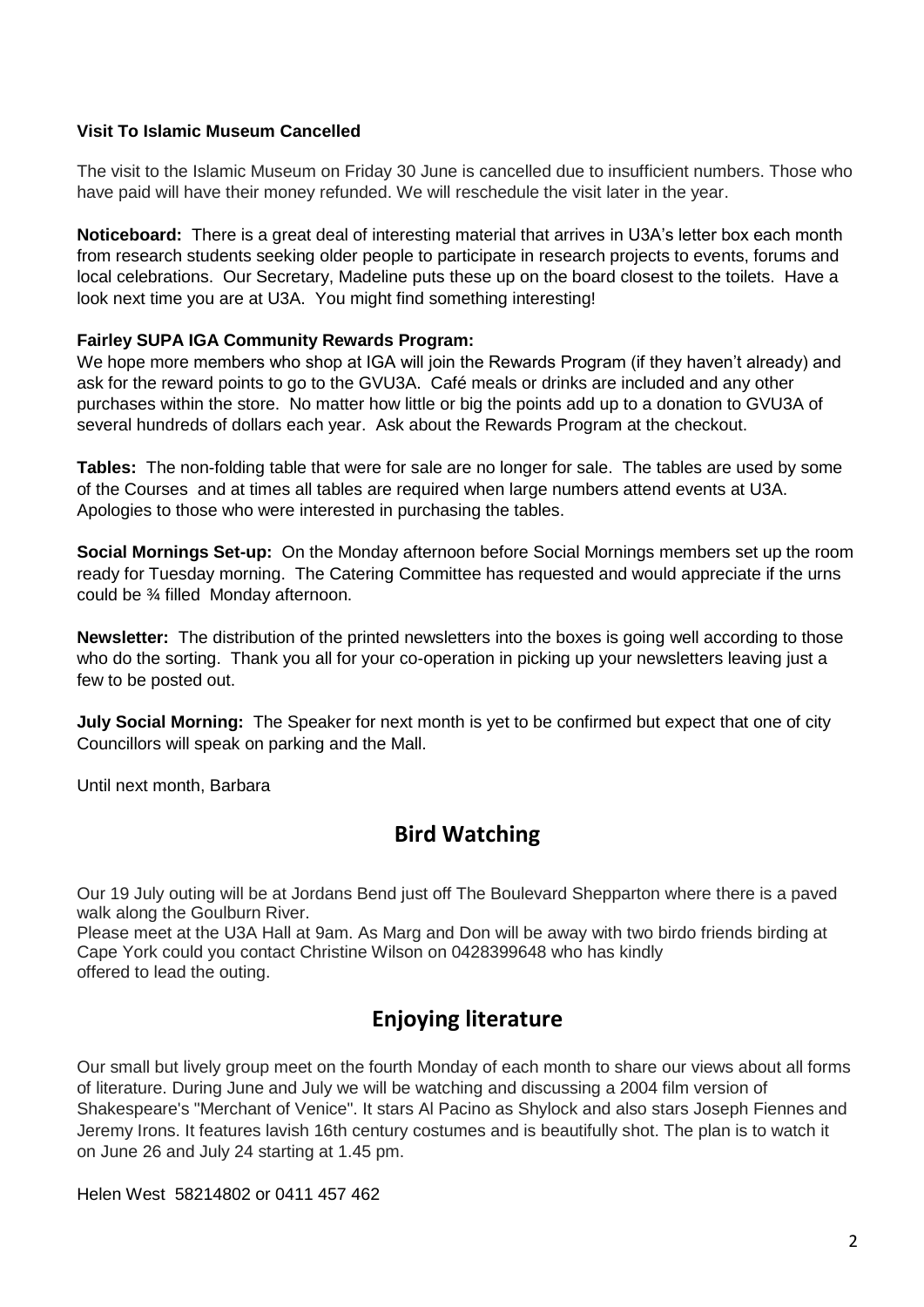# **Trip to the Bald Archys**

Your art group are arranging a trip to see the Bald Archys on Wednesday 30 August. The show is arranged by the Swanpool community who offer a delicious and varied lunch for visitors at a minimum cost. We will be leaving our hall at 10am to travel to Swanpool. At Swanpool we will view the displays having a great laugh as we all indulge in in-depth, informed and critical discussions appreciating the artist's abilities and satirical humour. The Bald Archys originate as a way of taking the mickey out of the Archibald awards and more often than not contain a political or popular slant to its exhibits. On leaving Swanpool we will then travel to the Benalla Art Gallery for afternoon tea and a further viewing of local arts. We have booked a 28 seater bus and expect to fill it up fairly quickly. Cost for the entire day will be approximately \$25.

All welcome. Waiting to hear from you. Carole Trotter 0407 231 348

# **Science Matters Monday 17 July**

Our topic for July is the Physics of Climate Change and Observations of Temperature Rise across the Arctic. The physics part of the presentation will look at how carbon dioxide and other gases influence the temperature of our earth and the consequences for global weather. The best evidence of the warming effect comes from the Arctic, where temperatures are rising faster than other places on the globe. This is a warm up for Professor Karoly's presentation to the Natural Resources Group later in the year on the general topic of climate change.

Allan Wilson 5822 1474 0427 399 648

# **Writing 4 Pleasure**

In May, we had a very talented guest speaker speak to us about rhythm and rhyming in poetry. Joan McCann has had two books of poetry published and maybe there is another one 'in the pipeline'. She made the meeting informative and lively with lots of interaction. The topic for next month is; 'It Was Time'. A story by Bridgette Brisbane is featured in the newsletter below.

We meet on the third Thursday of the month, 1pm to 3.30. Mary Heneghan. 58316997.

# **Natural Resources**

#### **Friday July 7, 10am U3A Hall**

GUEST SPEAKER; Simon Cowan, Manager Drainage Systems, GMW SUBJECT; A different approach to drainage. The renewed Shepparton Irrigation Region surface drainage program – applying new thinking to past successes. Jo Anderson GMW Chair will also be in attendance.

#### **Friday July 14, 10am U3A Hall**

GUEST SPEAKER; Shannon Lancaster, Manager of customer relations GMW SUBJECT; Customer experience -how we adapt our services and communications in an ever changing technological environment.

John Dainton 58213881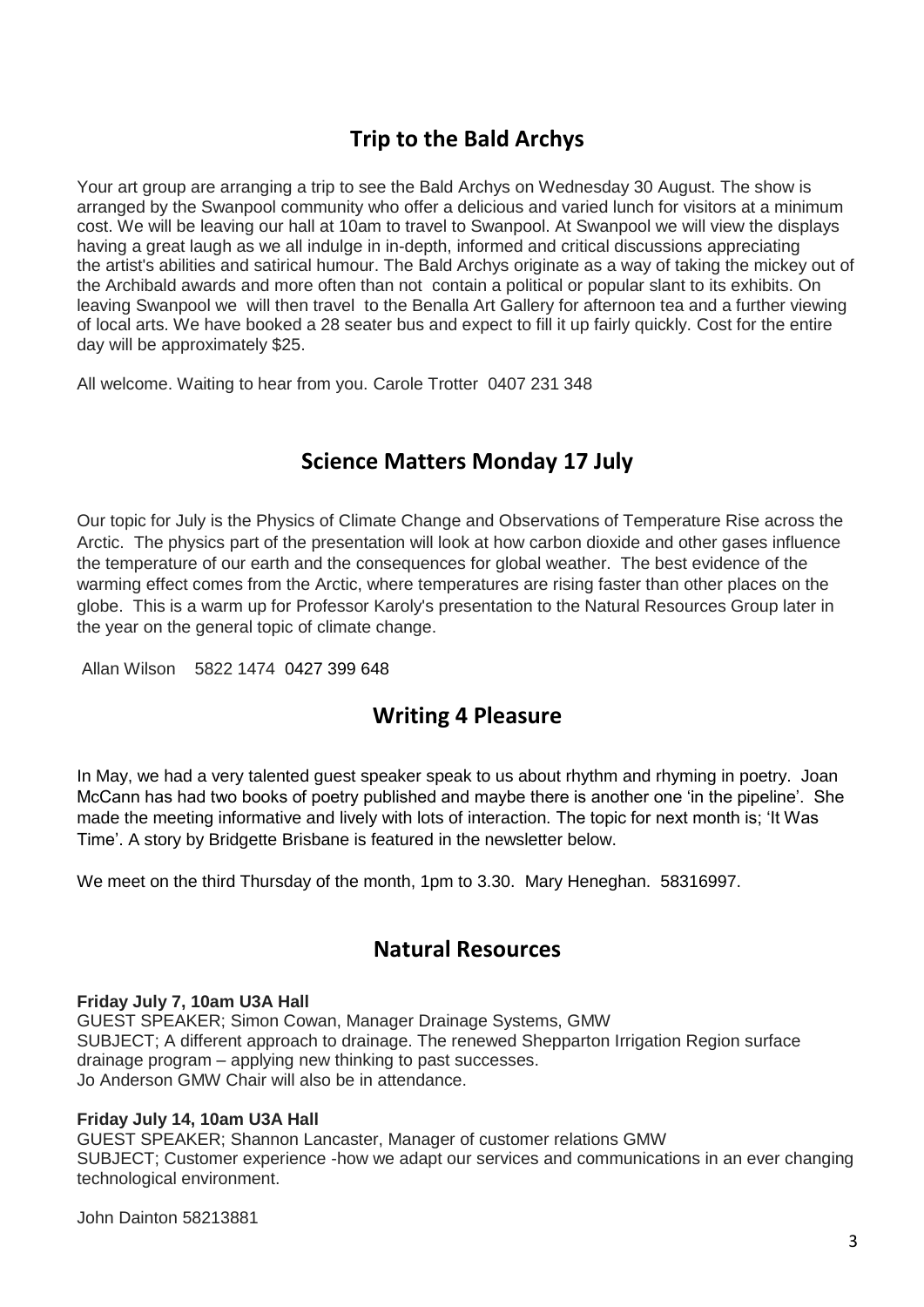# **Historical Studies – Monday July 10, 10am**

Greg Barnes commences his series of talks on the History of religion and science. All welcome. Contact John Lawry 58231704 or *irlawry@bigpond.com* 

# **Socrates Café – Monday July 24 10am**

The topic for discussion is: Equity Is a "fair go for all" just a slogan? Can it really determine the lifestyle of Australia as a country and Australians as sharers in our common humanity? All welcome Contact John Lawry 58231704 or [jrlawry@bigpond.com](mailto:jrlawry@bigpond.com)

## **Walk and Talk**

On **Wednesday 12 July** we will travel to Ulupna Island, 12 km north of Strathmerton. Please meet at U3A at 8.45 for a 9am start in shared transport. Bring your own morning tea, water to carry and lunch. Lunch will need to be carried with us if it looks like being a suitable day to have lunch on the beach. Wear suitable shoes and clothing for the weather conditions.



We had perfect weather for our walk at Yarrawonga in June. We walked the loop of the 2 bridges and after lunch we walked around the Chinaman's Island wetland/nature walk where some of us are pictured in the photo attached.

Christine Wilson 0428 399 648 5822 1474

# **Opera Appreciation Group**

On Sunday 23 July we will travel to Wangaratta to view Tchaikovsky's opera *Eugene Onegin,* which was filmed live in HD at the New York Met earlier this year. I am looking forward to hearing world famous Anna Netrebko reprise one of her most acclaimed roles of the naïve heroine Tatiana. The *Letter Scene* in this opera is well known.

Please contact us if you wish to attend so we can be sure we have sufficient transport. We will leave Shepparton around 11am depending on the exact time that the film is scheduled at the Cinema. Bring your own lunch to eat in the park or inside if it is cold. There is also a take-away shop for salad rolls very close, and coffee is available at the cinema. This is the second last opera in this year's season, but there are more wonderful shows scheduled for starting later in the year.



Allan and Christine Wilson 5822 1474 0428 399 648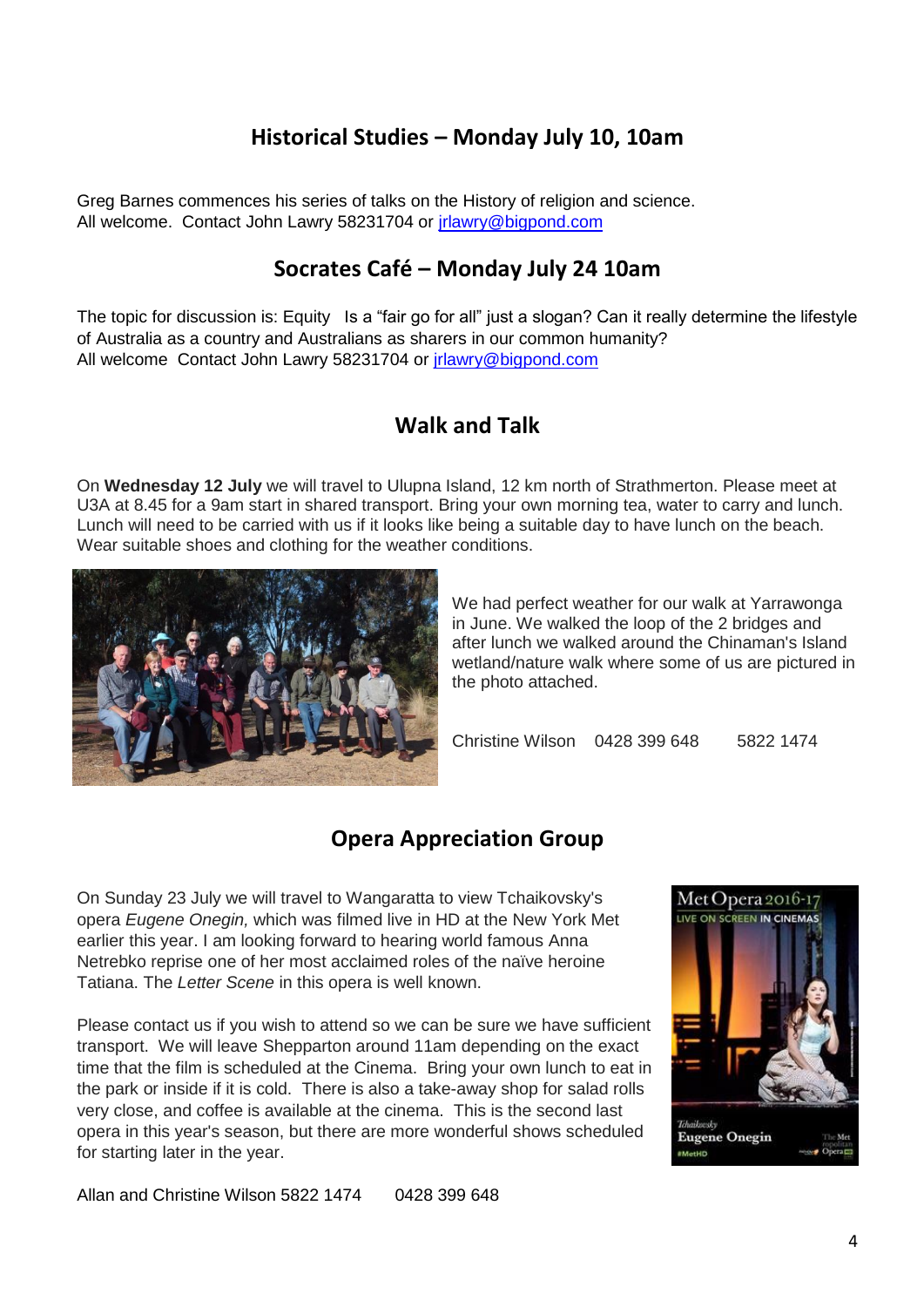#### **A DEFINING MOMENT IN MY LIFE.**

I had thought long and hard about my defining moment, and then it came to me. Although difficult for me to go back over that part of my past, I thought it would be therapeutic as well as confronting. However, there was no doubt that this was definitely a defining moment almost similar to a sliding doors idea.

When my mother, stepfather and their three daughters arrived in Australia in 1959 I have to admit that I was a reluctant teenager. My dear grandfather had seen us off from Southampton dock and offered me the chance to stay with him and make further decisions later. I had spent much of my childhood with him, partly due to the war and post-war period, and also because of my mother's relationship with my stepfather. I was not allowed to stay, however, possibly due to the lateness of the invitation. So off we set on our big adventure. Being a teenager I have to admit the journey, which was four weeks on a beautiful ship, was exciting. I managed to make some lovely friends on the voyage; I guess they were all in the same situation as myself.

On arrival in Melbourne we settled in Kew for a while, my step father being employed by the Melbourne City Council. He decided he would prefer to work in a rural city and was transferred to Shepparton. So off we went again. We all found our first experience of a summer in northern Victoria to be challenging, extremely hot, the heatwave of 1960.

After a while I managed to secure a position in the administration wing of the new Campbells Soups at Lemnos. Our superiors at that time were Americans from the parent company and were a pleasure to work for. Meanwhile socially life was good for me. I had met a lovely young man, we hit it off, so to speak, and his large family were welcoming and friendly. It did not take long to feel part of the family myself.

My own family rarely shared future plans and important decisions with their children. However, I sensed they were not completely happy. They received news from Scotland that my step father's parents were unwell, possibly a bit of a plea for him to return sooner rather than later. They had only been in their new country for a bit over two years but decided to make arrangements for their return. After some time they told me, thus my defining moment. Would I return home with them, begin all over again regarding friends, work, a place to live? I had really embraced my new life in a great country, had a job that I enjoyed and a boyfriend with whom I felt special. I guess I had become somewhat removed from my own family – very hard to admit. So I decided to stay.

The immediate weeks following their departure were very difficult. I had always been very fond of my youngest sister; the separation from her was a time I will never forget. Although still pretty young, my boyfriend and I became engaged and fifty years plus later I have no regrets about the decision to stay. We have made many trips back to England and I love to visit but I know I did the right thing, especially for my children and grandchildren. Australia, what a great country for them to be part of!

BRIDGETTE BRISBANE